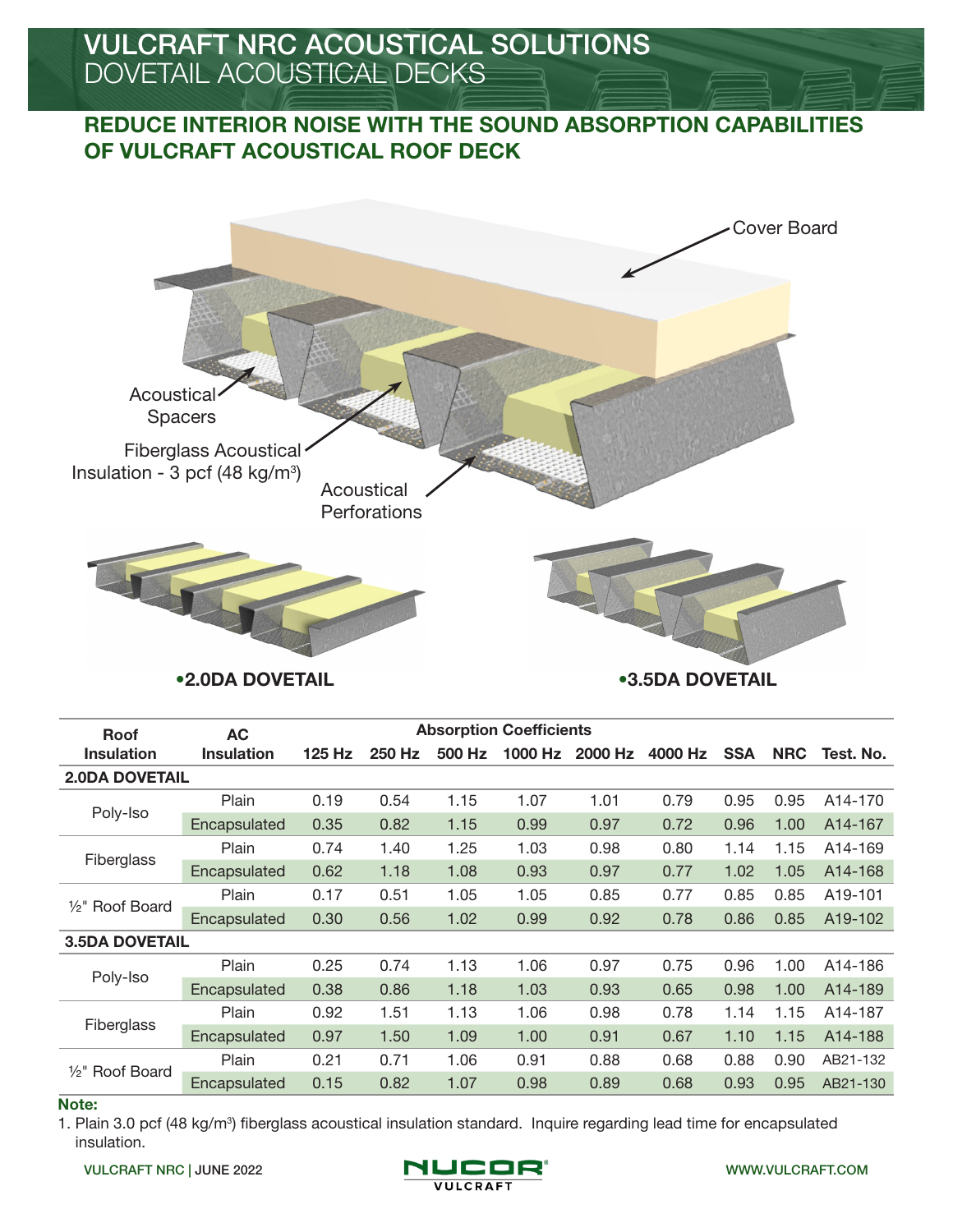



# •1.5BA-36 / 1.5BIA-36 / 1.5PLBA-36

| <b>Roof</b>                       | AC.               | <b>Absorption Coefficients</b> |        |        |         |         |         |            |            |                      |
|-----------------------------------|-------------------|--------------------------------|--------|--------|---------|---------|---------|------------|------------|----------------------|
| <b>Insulation</b>                 | <b>Insulation</b> | $125$ Hz                       | 250 Hz | 500 Hz | 1000 Hz | 2000 Hz | 4000 Hz | <b>SSA</b> | <b>NRC</b> | Test. No.            |
| 1.5BA-36 / 1.5BIA-36 / 1.5PLBA-36 |                   |                                |        |        |         |         |         |            |            |                      |
|                                   | Plain             | 0.09                           | 0.20   | 0.47   | 0.86    | 0.55    | 0.32    | 0.55       | 0.55       | A <sub>15</sub> -125 |
| Poly-Iso                          | Encapsulated      | 0.14                           | 0.35   | 0.74   | 0.76    | 0.44    | 0.27    | 0.57       | 0.55       | A <sub>15</sub> -124 |
|                                   | Plain             | 0.68                           | 1.16   | 1.17   | 0.96    | 0.52    | 0.31    | 0.95       | 0.95       | A <sub>15</sub> -126 |
| Fiberglass                        | Encapsulated      | 0.75                           | 0.83   | 0.78   | 0.68    | 0.42    | 0.28    | 0.67       | 0.70       | A <sub>15</sub> -123 |

## Note:

1. Plain 0.75 pcf (12 kg/m<sup>3</sup>) fiberglass acoustical insulation standard for all BA decks. Inquire regarding lead time for encapsulated insulation.



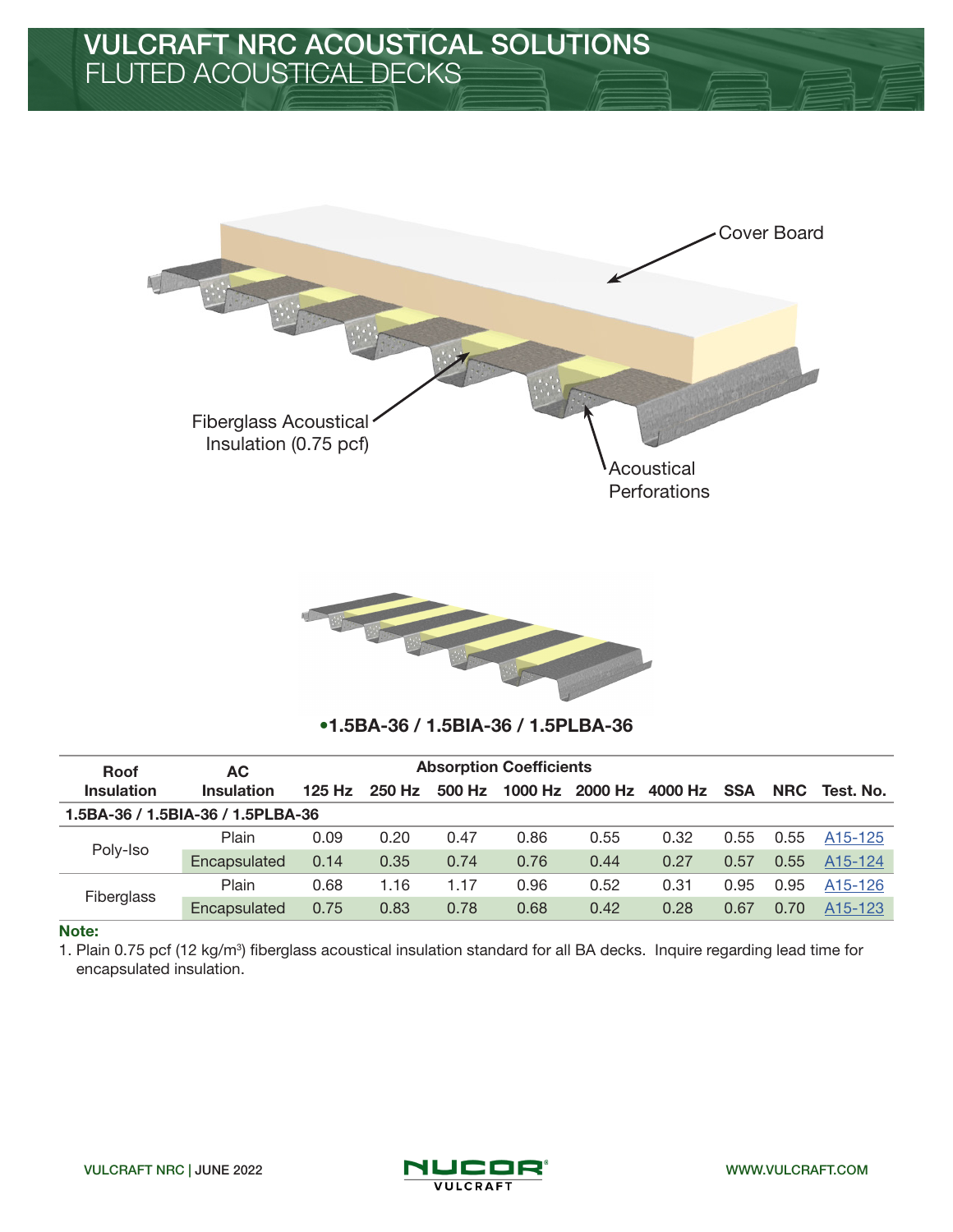

## •3NLA-32 / 3NIA-32 / 3PLNA-32

| <b>Roof</b>                  | <b>AC</b>         | <b>Absorption Coefficients</b> |        |        |         |         |         |            |                              |                      |
|------------------------------|-------------------|--------------------------------|--------|--------|---------|---------|---------|------------|------------------------------|----------------------|
| <b>Insulation</b>            | <b>Insulation</b> | $125$ Hz                       | 250 Hz | 500 Hz | 1000 Hz | 2000 Hz | 4000 Hz | <b>SSA</b> | <b>NRC</b>                   | Test. No.            |
| 3NLA-32 / 3NIA-32 / 3PLNA-32 |                   |                                |        |        |         |         |         |            |                              |                      |
|                              | Plain             | 0.23                           | 0.42   | 0.85   | 0.95    | 0.50    | 0.41    | 0.68       | 0.70                         | A19-032              |
| 2" Poly-Iso                  | Encapsulated      | 0.30                           | 0.62   | 1.09   | 0.79    | 0.52    | 0.31    | 0.74       | 0.75<br>0.95<br>0.85<br>0.65 | A <sub>19</sub> -111 |
| 2" Fiberglass                | Plain             | 0.78                           | 1.17   | 1.20   | 0.98    | 0.50    | 0.41    | 0.96       |                              | A <sub>19</sub> -031 |
|                              | Encapsulated      | 0.89                           | 1.08   | 1.09   | 0.74    | 0.46    | 0.30    | 0.83       |                              | A <sub>19</sub> -110 |
| 1/ <sub>2</sub> " Roof Board | Plain             | 0.21                           | 0.41   | 0.81   | 0.89    | 0.49    | 0.41    | 0.64       |                              | A <sub>19</sub> -033 |



## •3NA-24 / 3NIA-24

| <b>Roof</b>       | AC.               | <b>Absorption Coefficients</b> |        |        |         |         |         |              |                      |                      |
|-------------------|-------------------|--------------------------------|--------|--------|---------|---------|---------|--------------|----------------------|----------------------|
| <b>Insulation</b> | <b>Insulation</b> | $125$ Hz                       | 250 Hz | 500 Hz | 1000 Hz | 2000 Hz | 4000 Hz | <b>SSA</b>   | <b>NRC</b>           | Test. No.            |
| 3NA-24 / 3NIA-24  |                   |                                |        |        |         |         |         |              |                      |                      |
|                   | Plain             | 0.19                           | 0.33   | 0.73   | 0.83    | 0.48    | 0.33    | 0.59         | 0.60                 | A <sub>15</sub> -130 |
| Poly-Iso          | Encapsulated      | 0.17                           | 0.39   | 0.94   | 0.86    | 0.48    | 0.27    | 0.67         | 0.65                 | A <sub>15</sub> -138 |
|                   | Plain             | 0.81                           | 1.16   | 1.15   | 0.91    | 0.47    | 0.27    | 0.92         | 0.90                 | A <sub>15</sub> -128 |
| Fiberglass        | Encapsulated      | 1.07                           | 1.13   | 1.04   | 0.81    | 0.43    | 0.26    | 0.85<br>0.85 | A <sub>15</sub> -137 |                      |

## Note:

1. Plain 0.75 pcf (12 kg/m<sup>3</sup>) fiberglass acoustical insulation standard for all NA decks. Inquire regarding lead time for encapsulated insulation.